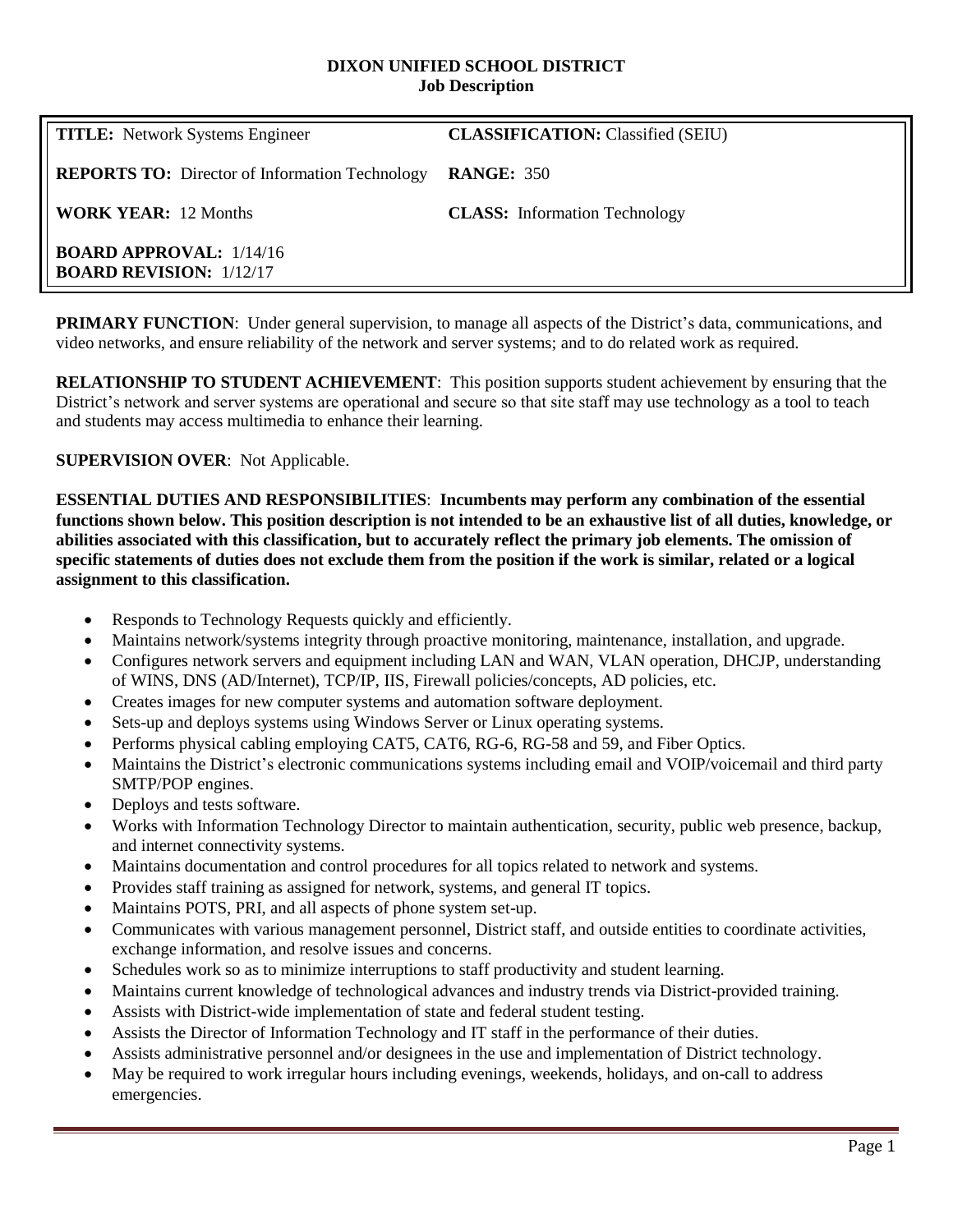- Cares for, supervises, controls, and protects students in a manner commensurate to assigned duties and responsibilities.
- Completes other reasonable duties as assigned.

# **TRAINING, EDUCATION, AND EXPERIENCE:**

- High school diploma or the equivalent.
- College-level course work in computer science or related field desirable.
- Two or more years' experience in Information Technology work OR an equivalent combination of experience and education from which comparable knowledge, skills, and abilities have been achieved.
- MCSE, Network+, or CCNA certification.
- Experience with Windows OS, Mac OS, TableT IOS, and network environments preferred.
- Prior experience working in a public school setting preferred.

# **LICENSES AND OTHER REQUIREMENTS:**

- Valid California Driver's License, insurable status by the District's carrier, and access to a personal vehicle.
- Fingerprint/criminal justice clearance.
- Possession of a negative TB risk assessment certificate and, if risk factors are identified, a negative TB examination, that is no more than 60 days old and renewable at least once every four years.

#### **KNOWLEDGE AND ABILITIES: The following outline of essential knowledge, abilities, and physical requirements is not exhaustive and may be supplemented as necessary in accordance of the job.**

## KNOWLEDGE OF\*:

- Computers and related hardware operation principles for Macintosh, PCs, DHCP, and routing protocols.
- Internet, Windows networks, computer peripherals, and supporting software.
- Hardware and software installation procedures.
- Appropriate diagnostic procedures and tools.
- Technical repair methods and requirements for information services equipment.
- Methods of interfacing and configuring computers and peripherals.
- Local Area Networks (LANs), equipment and supporting software.
- General knowledge of LAN security concepts and practice.
- Laws and regulations affecting computer software.
- TCP/IP WAN/Wi-Fi
- VOIP, POTS, PRI

## ABILITY TO\*:

- Install District-approved computers, peripherals, networks, and supporting software.
- Install updates of licensed software for both Macintosh and PC platforms.
- Perform equipment maintenance, determine cause of malfunctions, and make repairs without supervision.
- Diagnose and assist District staff with computer-related software and hardware problems.
- Monitor the Internet services for the District.
- Deal tactfully and courteously with users in training and technical assistance environments.
- Explain and interpret computer programs to District staff.
- Maintain current knowledge of technological advances in the field.
- Learn upgraded technology and software programs.
- Analyze, interpret and report problems.
- Prioritize and schedule work.
- Maintain confidentiality of privileged information obtained in the course of work.
- Exercise caution and comply with health and safety regulations.
- Provide service and assistance to others using tact, patience, and courtesy.
- Give, understand, and carry out multi-step oral and written instructions.